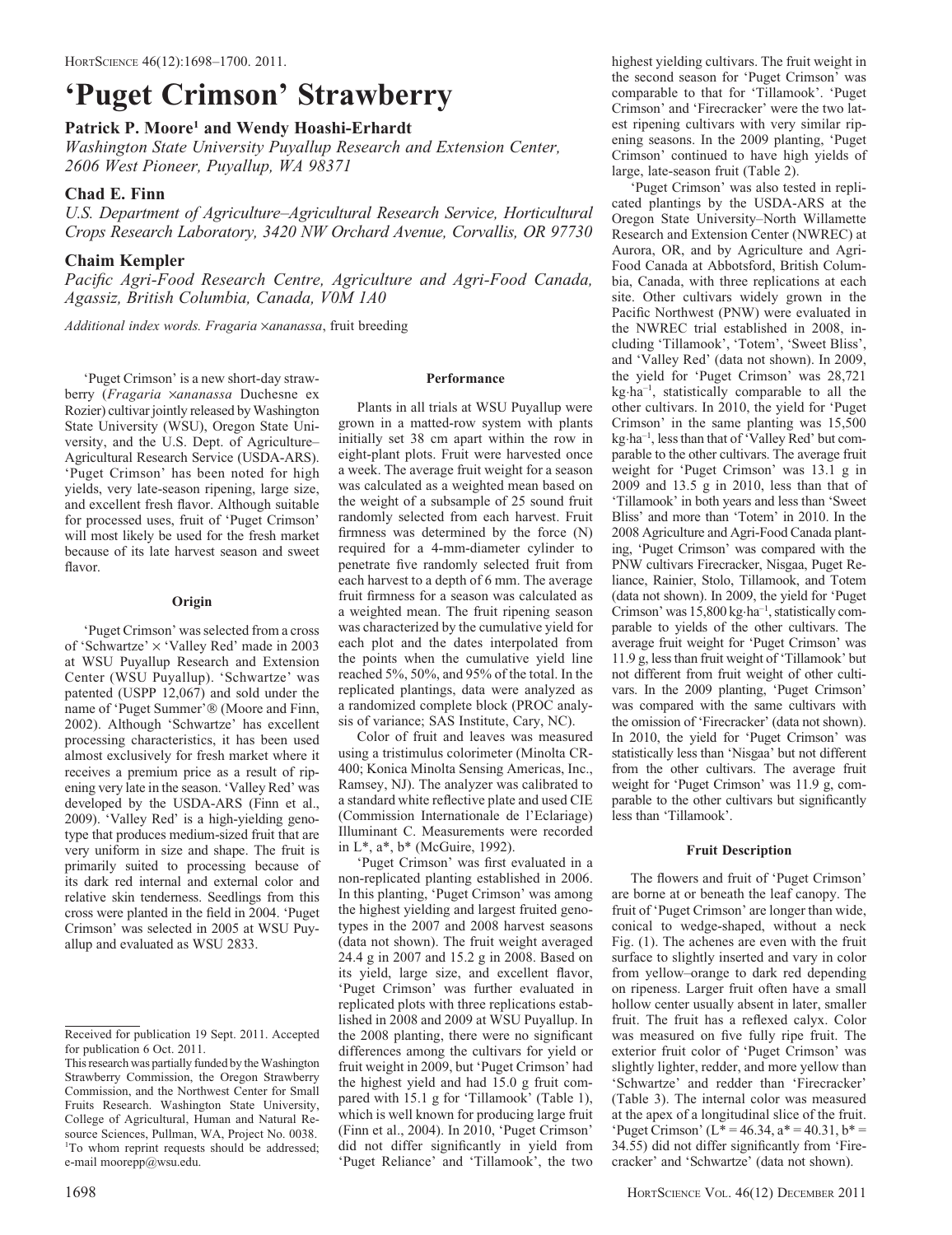Table 1. 2009–2010 harvest data for 2008 planted strawberries grown at Puyallup, WA.

|                      |               | Yield $(kg \cdot ha^{-1})^z$       |              | Fruit rot $(\% )$ |                   | Fruit wt $(g)$                     |                   |                   | Fruit firmness $(N)^y$ |
|----------------------|---------------|------------------------------------|--------------|-------------------|-------------------|------------------------------------|-------------------|-------------------|------------------------|
| Cultivar             | 2009          | 2010                               | Total        | 2009              | 2010              | 2009                               | 2010              | 2009              | 2010                   |
| <b>Puget Crimson</b> | $28,800a^{x}$ | 38,100 ab                          | 66,800 ab    | 14.5a             | 20.4ab            | 15.0a                              | 16.8 ab           | 2.06a             | 1.53 b                 |
| Firecracker          | 20,800a       | $24.100$ bc                        | 44,800 bc    | 6.3 a             | $23.7$ ab         | 14.9 a                             | 11.3d             | 2.01a             | 1.47 <sub>b</sub>      |
| Hood                 | 24.100a       | 15,700c                            | 39,800c      | 10.9a             | 29.7a             | 12.2a                              | $12.1 \text{ cd}$ | 1.73 <sub>b</sub> | 1.80 ab                |
| Puget Reliance       | 28.100a       | 44,400 a                           | 72,500 a     | 19.7a             | 12.9 <sub>b</sub> | 12.8a                              | 14.8 bc           | 1.73 <sub>b</sub> | 1.61 <sub>b</sub>      |
| Tillamook            | 18,600a       | 41,600a                            | $60,200$ a-c | 10.7a             | 13.4 <sub>b</sub> | 15.1a                              | 18.7a             | 2.07a             | 1.71 <sub>b</sub>      |
| Totem                | 21,000a       | $25,100$ bc                        | $46,100$ bc  | 11.2 a            | $20.0$ ab         | 12.3a                              | $12.0 \text{ cd}$ | $1.95$ ab         | 2.08a                  |
|                      |               | 2009                               |              |                   |                   | 2010                               |                   |                   |                        |
|                      |               | Dates for percent cumulative yield |              | Length of harvest |                   | Dates for percent cumulative yield |                   |                   | Length of harvest      |
| Cultivar             | $5\%$         | 50%                                | 95%          | season $(d)$      | $5\%$             | 50%                                | 95%               |                   | season (d)             |
| Puget Crimson        | 16 June a     | 25 June a                          | 11 July a    | 25a               | 27 June a         | 8 July a                           | 18 July a         |                   | 21a                    |
| Firecracker          | 13 June a     | 23 June ab                         | 2 July b     | 19 b              | 28 June a         | 8 July a                           | 19 July a         |                   | 20a                    |
| Puget Reliance       | 8 June b      | 19 June bc                         | 29 June b    | $21$ ab           | 15 June c         | $26$ June c                        | 7 July c          |                   | 22a                    |
| Tillamook            | 9 June b      | 18 June bc                         | 29 June b    | 20 <sub>b</sub>   | 20 June b         | 30 June b                          | 12 July b         |                   | 22a                    |
| Hood                 | 9 June b      | $16$ June c                        | 27 June b    | 19 b              | 13 June c         | 24 June c                          | 4 July c          |                   | 21a                    |
| Totem                | 9 June b      | $16$ June c                        | 27 June b    | 19 b              | 15 June c         | 25 June c                          | 3 July c          |                   | 18 a                   |

z Values represent means of three replications of 3.1-m plots.

y Fruit firmness was measured as the force required for a 4-mm-diameter cylinder to penetrate the shoulder of a fruit to a depth of 6 mm. Firmness was measured using a Hunter Spring mechanical force gauge (Series L; Amtec, Hatfield, PA) for five fruit per plot at each harvest. The weighted mean was calculated for the harvest season.

"Means followed by the same letter within a column are not significantly different using Tukey's Studentized range test at  $P \le 0.05$ .

Table 2. 2010 harvest data for 2009 planted strawberries, grown at Puyallup, WA.

|                   |                                           |                                                   |                    |                        | Dates for percent cumulative yield |           |           | Length of<br>harvest |
|-------------------|-------------------------------------------|---------------------------------------------------|--------------------|------------------------|------------------------------------|-----------|-----------|----------------------|
| Cultivar          | Yield <sup>z</sup> (kg·ha <sup>-1</sup> ) | Fruit rot $(\% )$                                 | Fruit wt $(g)$     | Fruit firmness $(N)^y$ | $5\%$                              | 50%       | 95%       | season $(d)$         |
| Puget Crimson     | 30,800 $a^x$                              | $10.5$ ab                                         | 15.8 a–c           | .67 b                  | 22 June a                          | 5 July a  | 18 July a | 25a                  |
| Tillamook         | 18,600 b                                  | $9.2$ ab                                          | 18.9 a             | 2.14a                  | 11 June b                          | 24 June b | 5 July b  | $23$ ab              |
| Valley Red        | 18,400 b                                  | $10.0$ ab                                         | $17.2$ ab          | 2.09a                  | 5 June c                           | 12 June c | 25 June c | 21 <sub>b</sub>      |
| Puget Reliance    | 16,200 b                                  | 5.6 <sub>b</sub>                                  | 14.2 a–c           | 2.15a                  | 10 June b                          | 24 June b | 4 July b  | $24$ ab              |
| Totem             | 15.100 b                                  | 9.8ab                                             | 11.3c              | 2.42a                  | 9 June b                           | 23 June b | 3 July b  | $24$ ab              |
| Hood<br>$- - - -$ | 14.800 b<br>$\sim$ $\sim$                 | 15.4 a<br>.<br>$\sim$ $\sim$ $\sim$ $\sim$ $\sim$ | 11.4 <sub>bc</sub> | 2.14a                  | 9 June b                           | 23 June b | 3 July b  | $24$ ab              |

z Values represent means of three replications of 3.1-m plots.

y Fruit firmness was measured as the force required for a 4-mm-diameter cylinder to penetrate the shoulder of a fruit to a depth of 6 mm. Firmness was measured using a Hunter Spring mechanical force gauge (Series L; Amtec, Hatfield, PA) for five fruit per plot at each harvest. The weighted mean was calculated for the harvest season.

"Means followed by the same letter within a column are not significantly different using Tukey's Studentized range test at  $P \le 0.05$ .



Table 3. Exterior fruit color of fruit harvested 9 July, 2010, Puyallup, WA.

|               |                              | Fruit color <sup>z</sup> |          |
|---------------|------------------------------|--------------------------|----------|
| Cultivar      | I*                           | $a^*$                    | h*       |
| Firecracker   | $34.75 \text{ a}^{\text{y}}$ | 28.95 h                  | 16.19 ab |
| Puget Crimson | 33.63a                       | 35.46 a                  | 20.34a   |
| Schwartze     | 29.24 h                      | 31.36 b                  | 14.53 h  |

z Values represent means of five fruit per clone. y Means followed by the same letter within a column are not significantly different using Tukey's Studentized range test at  $P \le 0.05$ .

Color measured with a Minolta CR-400 colorimeter at the shoulder of the fruit using L\* a\* b\* color coordinates. L\* is a measure of darkness/lightness with values ranging from 0 (pure black) to 100 (pure white).  $a^*$  is a measure of red  $(a^* = +100)$  to green  $(a^* = -100)$ . b\* is a measure of yellow  $(b^* = +100)$  to blue  $(b^* = -100)$ .

Fig. 1. Early-season fruit of 'Puget Crimson' harvested on 22 June 2010 at Puyallup, WA, with an average fruit weight of 35 g.

Frozen fruit samples of 'Puget Crimson' and other cultivars from the 2010 harvest season at WSU Puyallup were analyzed for soluble solids, pH, titratable acidity, total anthocyanins, and total phenolics (Table 4). Fruit of 'Puget Crimson' had a soluble solids level similar to 'Firecracker' and slightly less than for 'Schwartze'. The pH for 'Puget Crimson' was intermediate between 'Firecracker' and 'Schwartze', and the titratable acidity was less for 'Puget Crimson' than either 'Firecracker' or 'Schwartze'. The total anthocyanins for 'Schwartze' were greater than the other cultivars, which is consistent with the colorimeter measurements of the external color of the fruit. 'Puget Crimson' had lower total phenolics than the other cultivars. The fruit of 'Puget Crimson' has a full, wellbalanced strawberry flavor and has been consistently identified by industry members, culinary professionals, and scientists as having outstanding flavor.

The fruit storage effects on 'Puget Crimson' were compared with effects on two other lateseason cultivars for fruit harvested 9 July 2010 (Table 5). Fruit was harvested, evaluated for weight and color, placed in individual containers, and then stored for 4 d at  $4^{\circ}$ C. After 4 d, the fruit was moved to room temperature ( $\approx$ 20 °C) for 4 h and measured a second time. 'Puget Crimson' had the lowest percentage weight loss. These differences may be a function of fruit weight and surface